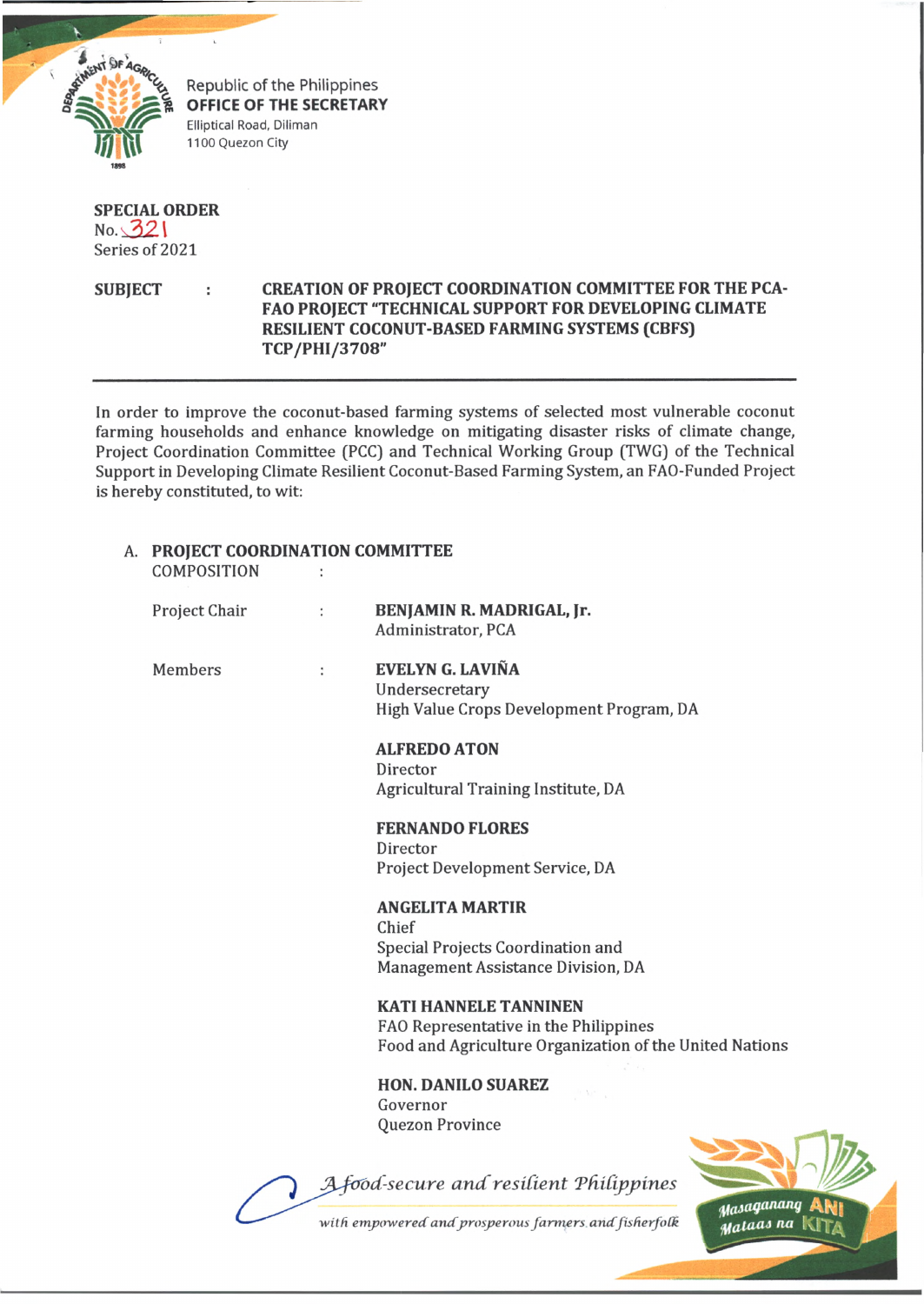**HON. DAMIAN MERCADO** Governor Southern Leyte

**HON. NELSON DAYANGHIRANG** Governor Davao Oriental

#### **Functions:**

**\**

*< \*

> The Project Coordination Committee (PCC) shall perform the following duties and responsibilities:

- 1. Review and endorse the Project Implementation Plan (PIP);
- 2. Provide guidance and general oversight of project implementation based on approved PIP;
- 3. Based on need, convene special meetings to discuss and act on major issues affecting project implementation.

# B. **TECHNICAL WORKING GROUP (TWG)**

COMPOSITION :

| <b>National Project</b><br>÷<br>Coordinator  | <b>ERLENE C. MANOHAR</b><br>Deputy Administrator<br>Research and Development Branch, PCA |
|----------------------------------------------|------------------------------------------------------------------------------------------|
| <b>Technical Coordinators:</b><br>Specialist | <b>RAMON L. RIVERA</b><br><b>Acting Regional Manager III</b><br>Region IV, PCA           |
|                                              | <b>JOEL O. PILAPIL</b><br><b>Regional Manager III</b><br>Region VIII, PCA                |
|                                              | <b>JUVY T. ALAYON</b><br><b>Regional Manager III</b><br>Region XI, PCA                   |
| <b>Regional Coordinators:</b>                | YEHLEN P. WARAIN<br>PDO IV, Region IV, PCA                                               |
|                                              | <b>JANICE M. MARILLA</b><br>PDO IV, Region VIII, PCA                                     |
|                                              | <b>WILLIAM T. MORTALLA</b><br>Acting PDO IV, Region XI, PCA                              |
| <b>Provincial Coordinators:</b>              | <b>ROBERTO D. GAJO</b><br>Provincial Agriculturist, PLGU-Quezon                          |

**MARIETTA C. PEREZ** Senior Agriculturist, Quezon I, PCA

 $A$ *food-secure and resilient Philippines* 



with empowered and prosperous farmers and fisherfolk